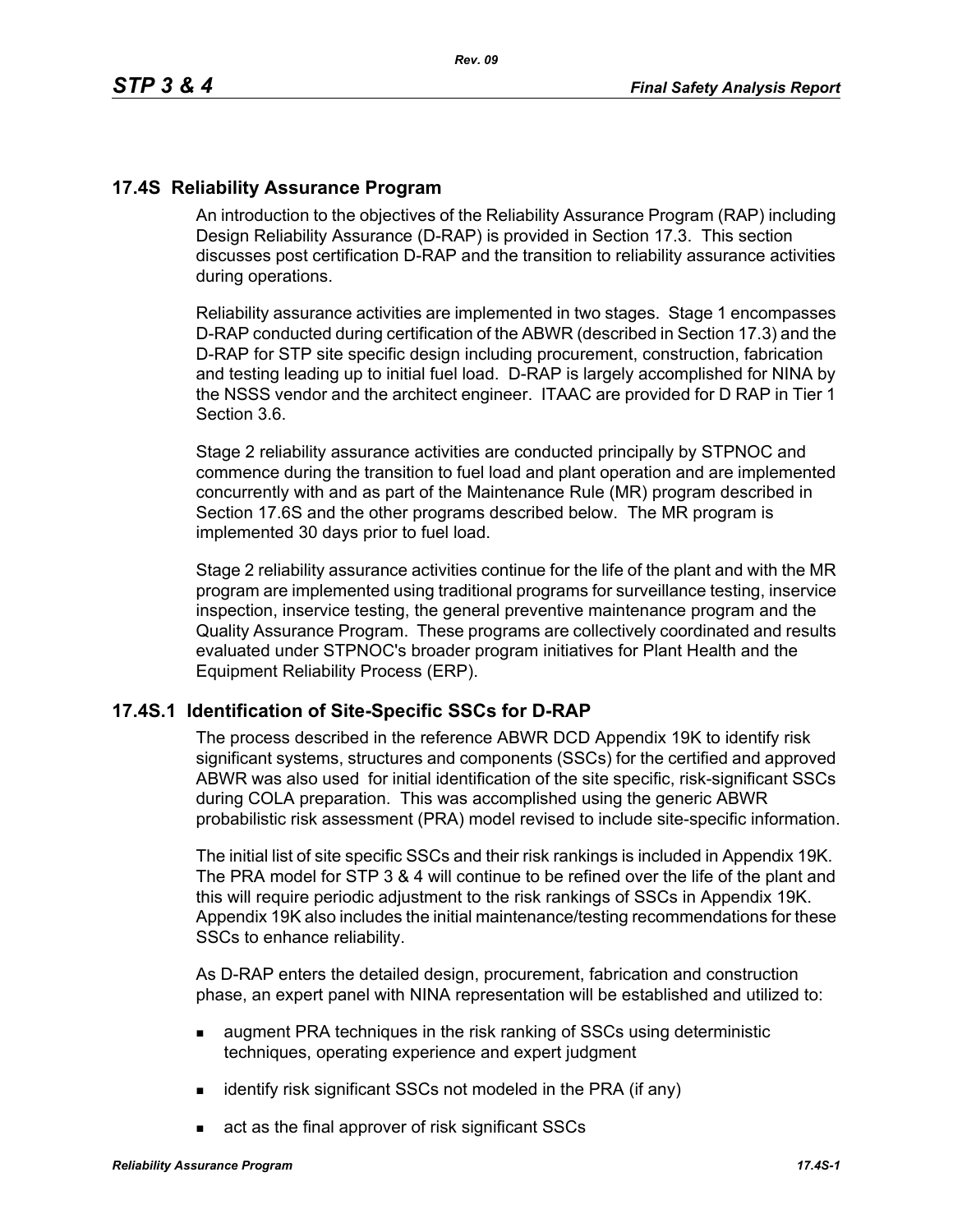- **EXECOMMENDERIGHT CHANGES** where appropriate to reduce risk
- revise/adjust recommend operations phase maintenance/testing activities for risk significant SSCs described in Appendix 19K
- **EXEDERITH** designate and chair NSSS and Architect engineer working groups as necessary to assist in accomplishing the objectives of the expert panel
- review and approve the recommendations of the working groups
- assess the overall station risk impact due to SSC performance and all implemented risk-informed programs (including D-RAP) after each plant-specific data update of the PRA.

The expert panel is made up of members with diverse backgrounds in engineering, operations, maintenance, risk and reliability analysis, operating experience and work control. During the D-RAP process STPNOC will provide operations and maintenance expertise. During the detailed design phase of D-RAP, each major engineering organization performing detailed design will be represented on the panel (or working groups) as deemed necessary. The composition of the panel will change during the period leading up to fuel load and operations. The panel will continue to function during operations for the life of the plant under the MR program.

The results of the expert panel system reviews, completed using the method described in FSAR Subsection 17.4S.1.4, are used to designate, at the system level, the site specific SSCs which have been determined to be risk significant and within the scope of the D-RAP process, and supplement the initial list included in Appendix 19K. In general, the categorization of a system is determined by the highest categorized system function, and the same categorization is given to all components in the system. The expert panel may further refine the system level categorizations at the component level, by categorizing components based on the supported system functions and identifying critical attributes for components determined to be safety/risk significant, using the method described in Subsection 17.4S.1.4. The listing of risk-significant systems/SSCs is documented for use in the Master Equipment Database (MED) (see Subsection 17.4S.1.2.1) or other quality record (see Reference 2) pending MED development.

#### **17.4S.1.1 Organization**

#### **17.4S.1.1.1 Program Formulation and Organizational Responsibilities**

As the ABWR design certification applicant, General Electric (GE) was initially responsible for formulating D-RAP (Reference 1). This initial formulation is retained (unchanged) in Section 17.3 and the results of implementation during certification are provided in DCD Appendix 19K.

NINA's overall organization for STP 3 & 4 is described in Part II, Section 1 of the STP 3 & 4 Quality Assurance Program Description (QAPD). In a manner analogous to formulation of the QAPD, NINA's Senior Vice President, Oversight and Regulatory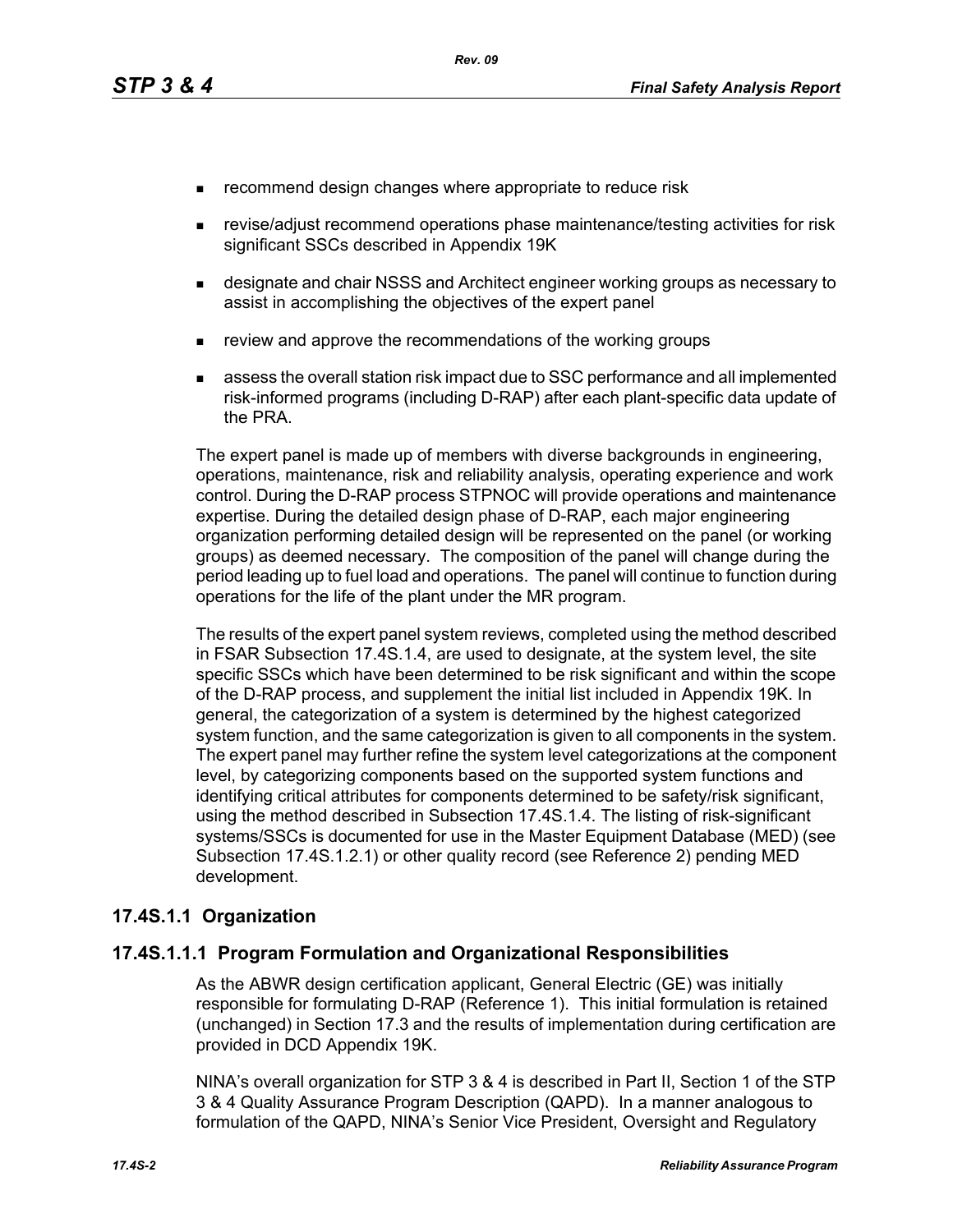Affairs, is responsible for formulating the STP 3 & 4 reliability assurance activities as described herein.

D-RAP is fundamentally an engineering program. NINA's Vice President, Engineering and Construction and Project Director, retains responsibility for reliability assurance activities during design and construction even though implementation will reside principally with Toshiba and other NINA contractors responsible for completion of detailed design and the development of engineering and procurement specifications. NINA has delineated D-RAP requirements expected of the Plant Designer including participation on the expert panel. The organizational relationships of NINA and NINA contractors are further described in Section 1.8 of the QAPD. The response to COL License information item 19.26 also discusses Organization and Staffing to oversee design and construction.

For stage 2, the organizational emphasis will shift from Engineering and Construction to Systems Engineering and Maintenance Engineering under the Maintenance Rule program. STP design engineering will continue to play a role in maintaining the Master Equipment Database (see 17.4S.1.2.1), configuration control and application of the design change process if necessary to improve SSC reliability.

The D-RAP Expert Panel is composed of a Chairman and additional senior level managers as designated by the Vice President, Engineering and Construction and Project Director. The Expert Panel membership may be augmented as determined by the Vice President, Engineering and Construction and Project Director. Any change to the Expert Panel membership requires approval of the Vice President, Engineering and Construction and Project Director.

The Risk and Reliability Analysis organization maintains representation on the expert panel and has major input to determinations that SSCs are maintaining performance levels consistent with PRA model assumptions over the life of the plant. Risk and Reliability Analysis reports to the Senior Vice President, Oversight and Regulatory Affairs who maintains organizational independence and when necessary has unfettered access to NINA CEO and the Board of Directors in all matters related to quality assurance.

# **17.4S.1.1.2 Reliability Assurance Interface Coordination**

Reliability assurance activity interface issues are coordinated through the expert panel since the organizations involved have representation on the panel. Specific interface responsibilities of the panel members are detailed in a controlling procedure. These interface responsibilities include the following:

- **The Plant Designer panel member maintains the design interface to ensure that** any proposed design changes that involve risk significant SSCs modeled in the PRA are identified and periodically reviewed with the expert panel at a frequency determined by the panel.
- **The Plant Designer panel member maintains the design interface to ensure that** any proposed changes resulting in an increase in the deterministically established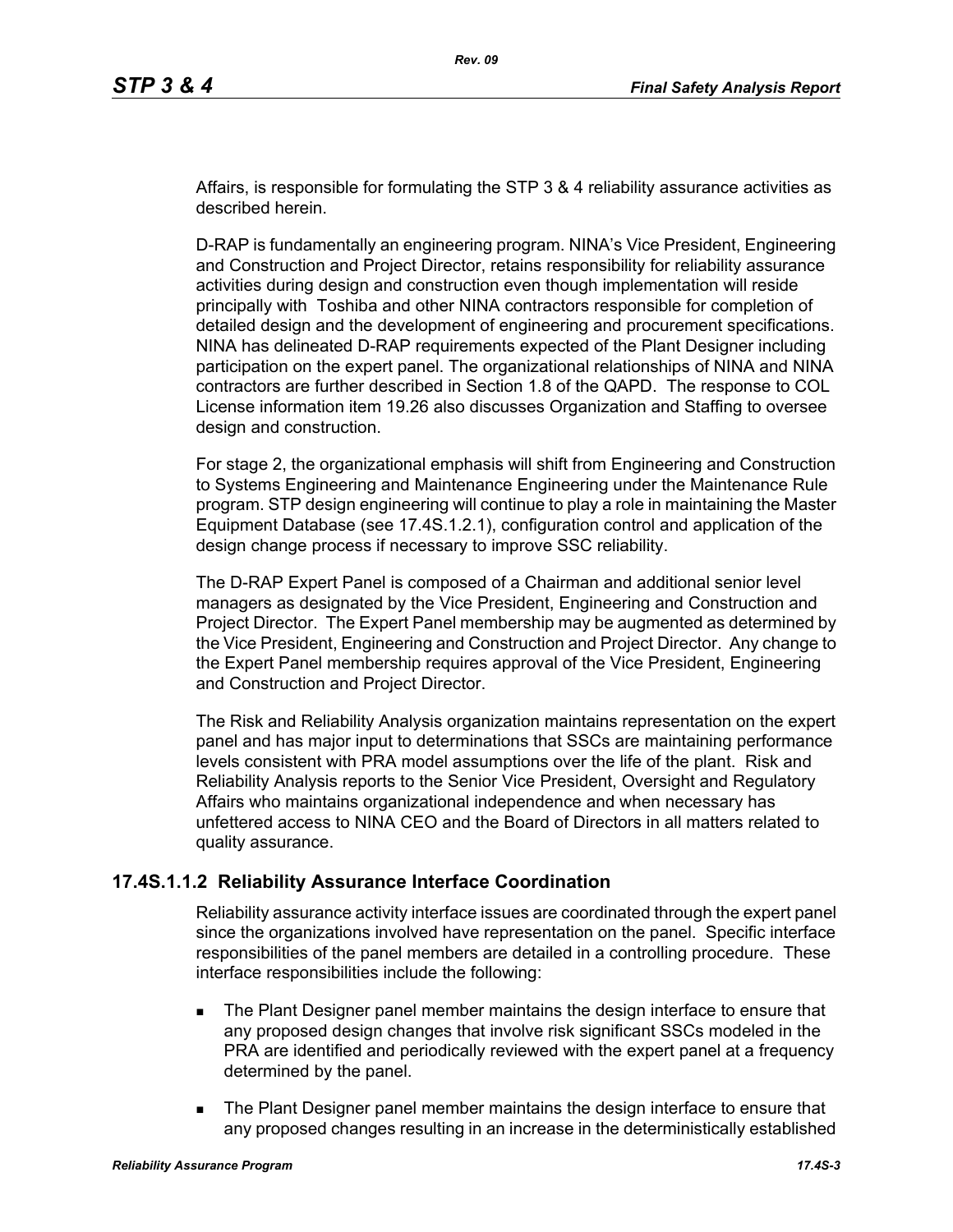risk of an SSC not modeled in the PRA, are identified and periodically reviewed with the expert panel at a frequency determined by the panel.

- **The Plant Designer panel member maintains the design interface to ensure that** any proposed changes to the plant PRA model, as identified by NINA Risk and Reliability representative on the expert panel, are appropriately reviewed for design impact and the results of the review appropriately distributed throughout the Plant Designer's and subcontractor's organizations.
- **The Plant Designer panel member coordinates with the design organizations and** expert panel members to ensure that significant design assumptions related to equipment reliability are realistic and achievable.
- The Risk and Reliability Analysis panel member is responsible to inform the panel of changes to the PRA model and advise other panel members on the potential impact of the change on SSC risk rankings, assumed reliability of SSCs for design activities and the need for adjustments to the MR program.

# **17.4S.1.1.3 Risk and Reliability Organization Input to the Design Process**

The Risk and Reliability Analysis panel member is responsible to review and concur in design changes involving risk significant SSCs identified by the Plant Designer's expert panel member.

During implementation of the MR program prior to fuel load, responsibility for design and configuration control will transition from the Plant Designer to STPNOC. STPNOC's procedure for Design Change Packages ensures screening of proposed design changes to identify Risk Management review and approval when necessary.

#### **17.4S.1.1.4 Risk and Reliability Organization Design Reviews**

The Risk and Reliability Analysis organization's participation in periodic design reviews is principally via the PRA configuration control program that incorporates a feedback process to update the PRA model. These updates fall into two categories:

- **The plant operating update incorporates plant design changes and procedure** changes that affect PRA modeled components, initiating event frequencies, and changes in SSC unavailability that affect the PRA model. These changes will be incorporated into the model on a period not to exceed 36 months.
- The comprehensive data update incorporates changes to plant-specific failure rate distributions and human reliability, and any other database distribution updates (examples would include equipment failure rates, recovery actions, and operator actions). This second category will be updated on a period not to exceed 48 months.

The PRA model may be updated on a more frequent basis.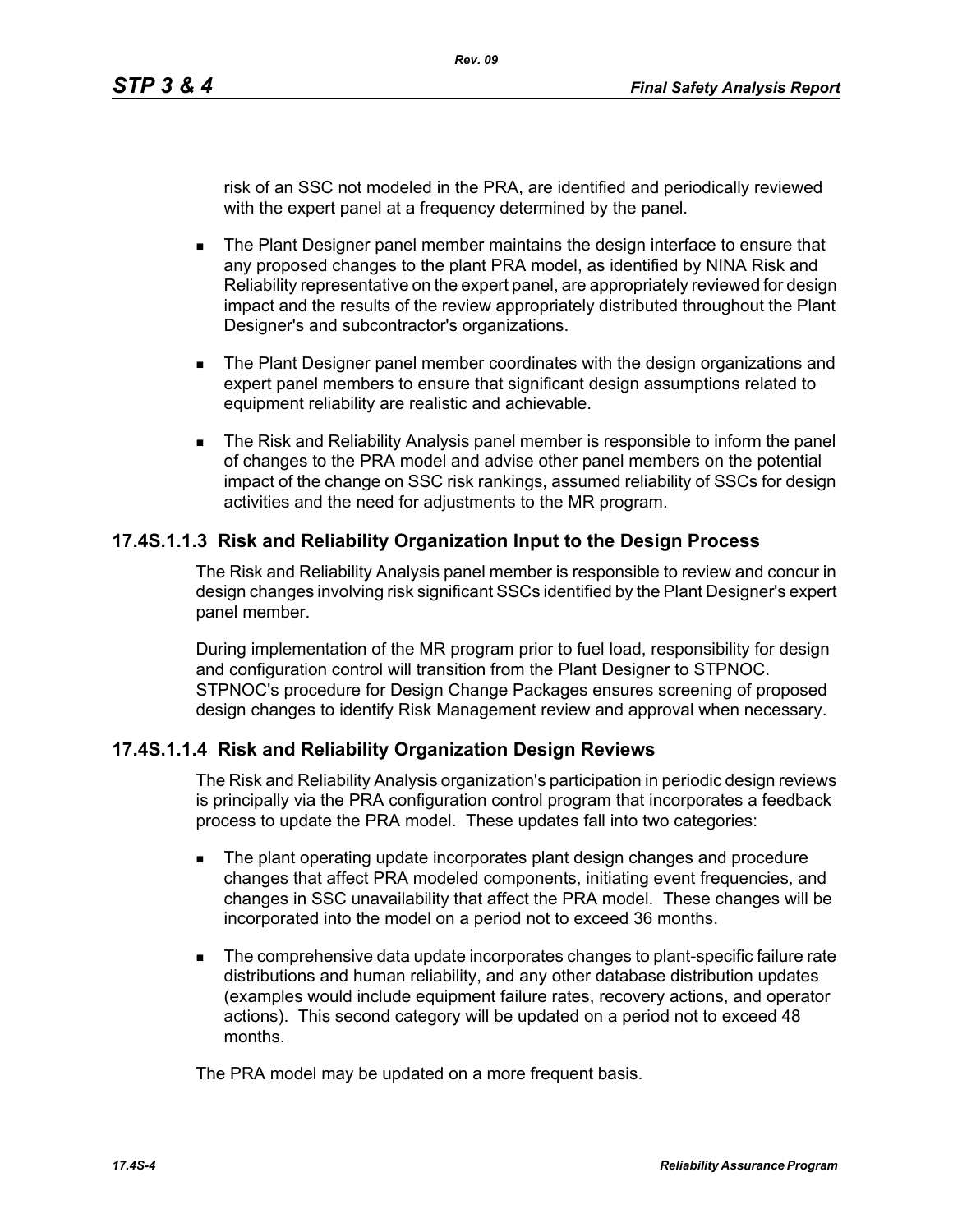# **17.4S.1.2 Design Control**

# **17.4S.1.2.1 Configuration Control of SSCs**

The initial focal point for configuration control as it relates to D-RAP is the list of SSCs and their risk rankings in Appendix 19K. During detailed design for STP 3 & 4, NINA will be adopting a process similar to that used in STP 1 & 2 for a Master Equipment Database (MED). During the detailed design phase, populating this data base for the risk significant SSCs identified in Appendix 19K will be performed by the Expert Panel or associated working groups. The MED will be developed and maintained as a source of approved risk information for the station. A high level overview of this process is shown in Figure 17.4S 1.

# **17.4S.1.2.2 Design Change Feedback**

The design control and change processes provide feedback to the Risk Management organization via identification of components on the MED that are affected by a proposed change. Those affected SSCs with high risk are given additional review in accordance with approved criteria to ensure there is no potential impact to the risk ranking of the affected components. If potential impact is identified then the Risk and Reliability Organization must concur in the change.

# **17.4S.1.2.3 Design Interface with Risk and Reliability Organization**

Assurance that SSC performance relates to reliability assumptions made in the PRA and deterministic methods for identifying risk significant SSCs is provided by monitoring the performance of SSCs during plant operation and the review and feedback of Operating Experience. This interface occurs through implementation of the Maintenance Rule and the functioning of the expert panel (see Figure 17.4S-1).

As a designed, constructed and operating evolutionary plant, the ABWR has available a wide range of traditional sources for relevant operating information. These include industry and vendor equipment information that are applicable and available to the nuclear industry with the intent of minimizing adverse plant conditions or situations through shared experience. Sources include the NRC (Information Notices and Generic Letters), INPO (EPIX, NPRDS, Operating Events, Significant Event Reports etc.) and vendor documentation and NSSS supplier information.

# **17.4S.1.2.4 Engineering Design Controls for SSC Identification**

Engineering design controls applied for determining the SSCs within the scope of the RAP are generally those specified in 10 CFR 50, Appendix B, Criterion III, Design Control. These include for example the use of procedures for establishing risk via deterministic methods, proceduralized criteria for PRA risk ranking and independent verification and peer checking of the inputs necessary for utilization (or when necessary modification) of the site specific PRA model.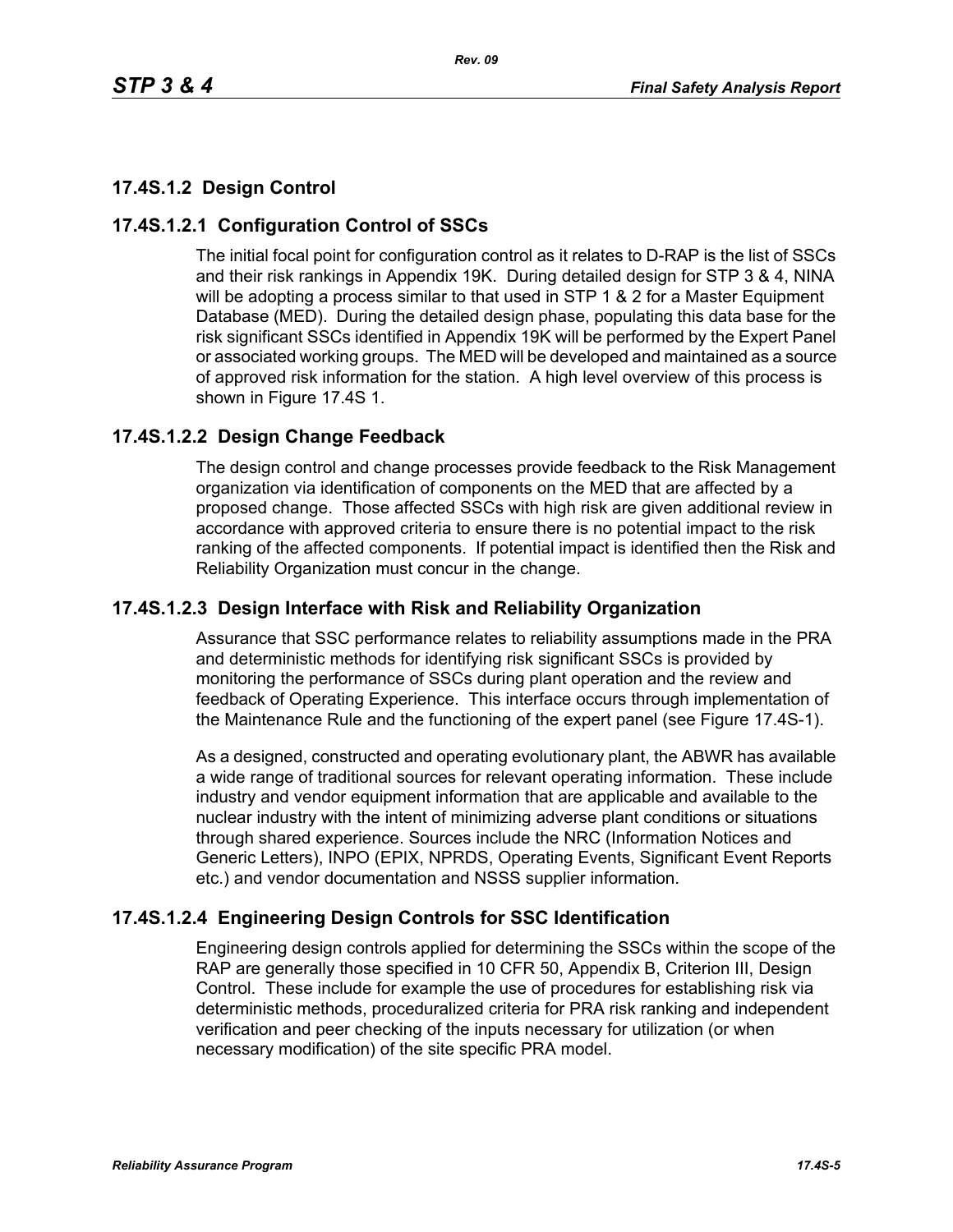# **17.4S.1.2.5 Alternative Design**

The process for proposing changes to the design for risk significant SSCs is proceduralized via NINA Design Change Package process. This process includes the use of a detailed check list to establish the impact of the change on the PRA or deterministic evaluations performed to establish risk for affected SSCs. Changes identified as having an impact on SSCs and their risk rankings require appropriate special or interdisciplinary reviews.

# **17.4S.1.3 Expert Panel**

The expert panel and designated working group(s) consist of designated individuals having expertise in the areas of risk assessment, operations, maintenance, engineering, quality assurance, and licensing.

As a minimum, the combined expert panel and working group(s) include at least three individuals with a minimum of five years experience at similar nuclear plants, and at least one individual who has worked on the modeling and updating of PRAs for a minimum of three years.

When utilized, expert panel representatives from contractor design organizations are required to have a minimum of three years experience establishing risk rankings for nuclear plant SSCs using PRA or deterministic techniques (which may include Failure Modes and Effects Analysis).

# **17.4S.1.4 Methods of Analysis for Risk Significant SSC Identification**

As discussed in Section 17.4S.1, the process described in Appendix 19K to identify risk significant SSCs for the certified and approved ABWR was also used for initial identification of the site specific, risk-significant SSCs during COLA preparation.

The process for maintaining, revising and when necessary establishing new risk rankings for modified design is based on PRA and deterministic techniques. The process utilized in categorizing components consists of the following major tasks:

- **IDENTIFICATE:** Identification of functions performed by the subject plant system.
- Determination of the risk significance of each system function.
- Identification of the system function(s) supported by that component.
- **IDENTIFY IDENTIFY IDENTIFY IS A THE LIGHT OF STATE IS A THE COMPORED IS A THE ISLE IS A THE ISL I** dentification of a risk assessment (PRA) insights (where the component is modeled).
- **Development of a risk categorization of the component based on deterministic** insights.
- **Designation of the overall categorization of the component, based upon the higher** of the PRA categorization and the deterministic categorization.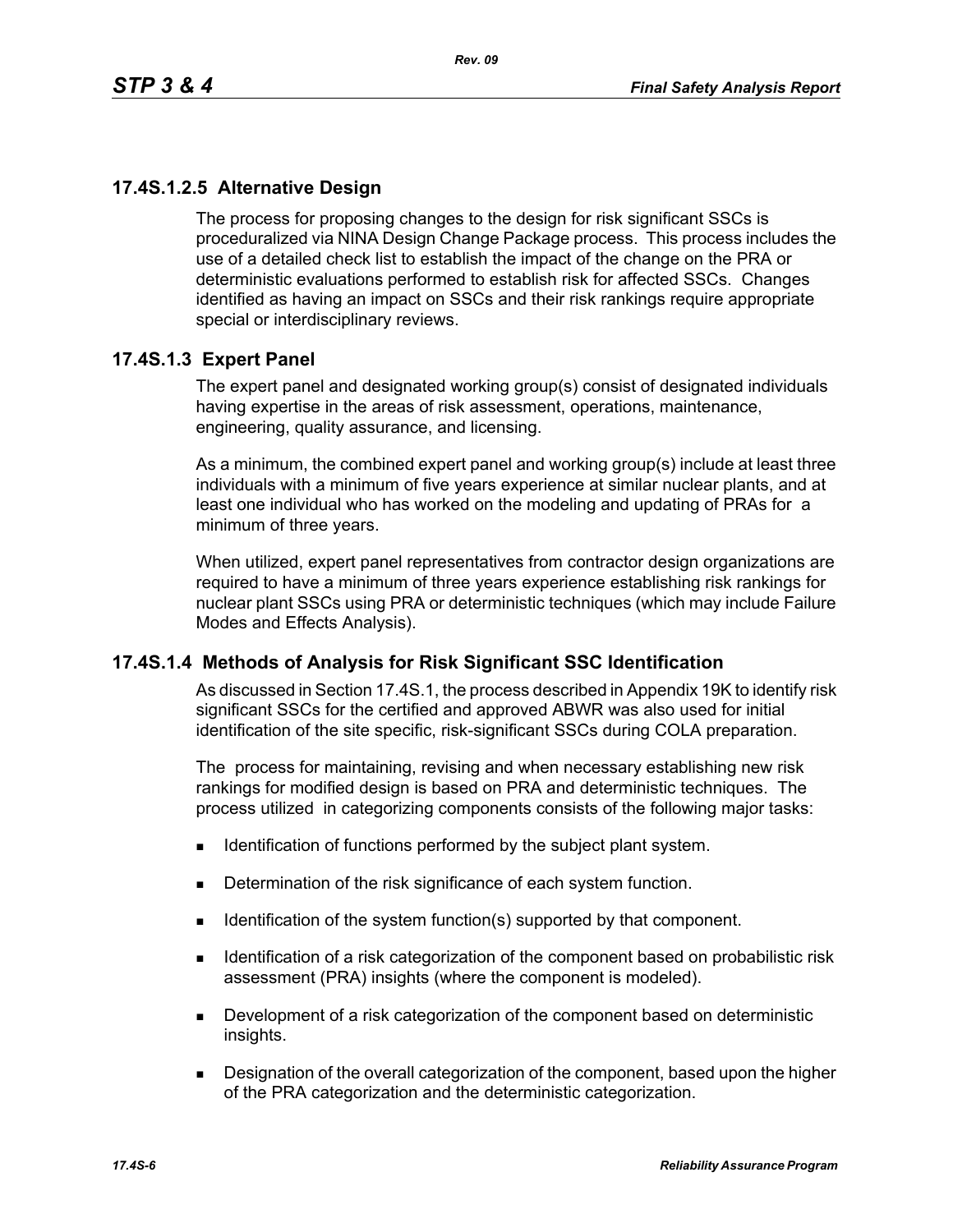**IDENTIFY IDENTIFY IDENTIFY IS A LOCATE IDENTIFY IS A LOCATE IDENTIFY IDENTIFY** IDENTIFY IS **I** dentification of critical attributes for components determined to be safety/risk significant.

The PRA and deterministic methods are described more fully below.

# **17.4S.1.4.1 PRA Risk Ranking**

A component's risk determination is based upon its impact on the results of the PRA. STP's PRA calculates both core damage frequency (CDF) and containment response to a core damaging event, including large early release frequency (LERF). The PRA models internal initiating events at full power, and also accounts for the risk associated with external events, including external flooding, seismic events, and fire, internal flooding, and events occurring during low power and shutdown. The PRA risk categorization of a component is based upon its Fussell-Vessely (FV) importance, which is the fraction of the CDF and LERF to which failure of the component contributes, and its risk achievement worth (RAW), which is the factor by which the CDF and LERF would increase if it were assumed that the component is guaranteed to fail. Specifically, PRA risk categorization to identify SSCs is based upon the following:

| <b>PRA Ranking</b>            | <b>PRA Criteria</b>                 |
|-------------------------------|-------------------------------------|
| HIGH (Risk Significant)       | $FV \ge 0.005$<br>or RAW $\geq 2.0$ |
| LOW (Non-risk<br>Significant) | $FV < 0.005$ and RAW $< 2.0$        |

# **17.4S.1.4.2 Deterministic Risk Ranking**

Components are subject to a deterministic categorization process, regardless of whether they are also subject to the PRA risk categorization process. This deterministic categorization process can result in an increase, but not a decrease (from the PRA risk) in a component's categorization.

A component's deterministic categorization is directly attributable to the importance of the system function supported by the component. In cases, where a component supports more than one system function, the component is initially classified based on the highest deterministic categorization of the function supported. In categorizing the functions of a system, five critical questions regarding the function are considered, each of which is given a different weight. These questions and their weight are as follows: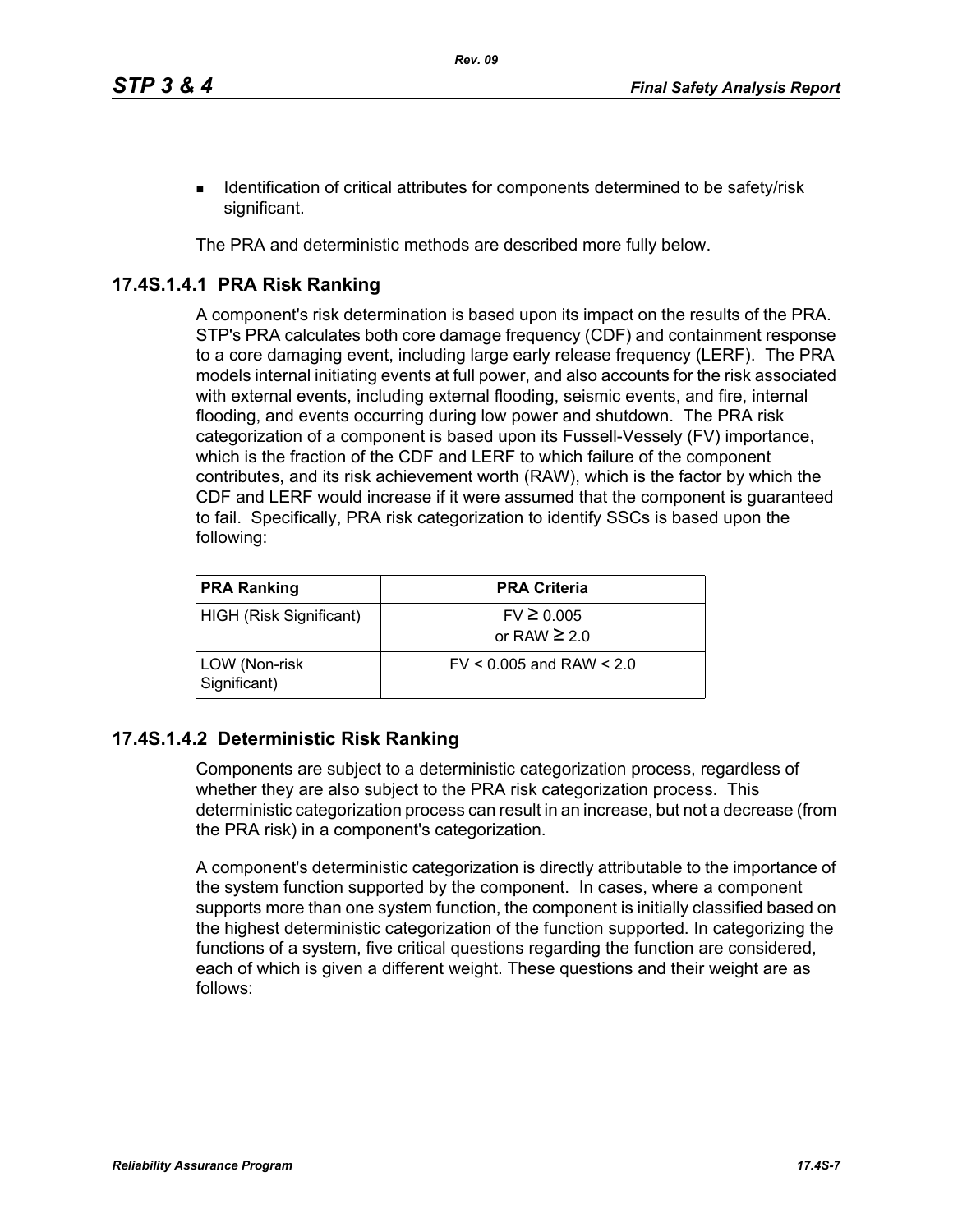| Question                                                                                                                         | Weight |
|----------------------------------------------------------------------------------------------------------------------------------|--------|
| Is the function used to mitigate accidents or transients?                                                                        | 5      |
| Is the function specifically called out in the Emergency Operating Procedures<br>(EOPs) or Emergency Response Procedures (ERPs)? |        |
| Does the loss of the function directly fail another risk-significant system?                                                     | 4      |
| Is the loss of the function safety significant for shutdown or mode changes?                                                     | 3      |
| Does the loss of the function, in and of itself, directly cause an initiating<br>event?                                          | 3      |

Based on the impact on safety if the function is unavailable and the frequency of loss of the function, each of the five questions is given a numerical answer ranging from 0 to 5. This grading scale is as follows:

- "0" Negative response
- "1" Positive response having an insignificant impact and/or occurring very rarely
- "2" Positive response having a minor impact and/or occurring infrequently
- "3" Positive response having a low impact and/or occurring occasionally
- "4" Positive response having a medium impact and/or occurring regularly
- "5" Positive response having a high impact and/or occurring frequently

The definitions for the terms used in this grading scale are as follows:

#### *Frequency Definitions*

- Occurring Frequently continuously or always demanded
- Occurring Regularly demanded > 5 times per year
- Occurring Occasionally demanded 1-2 times per cycle
- Occurring Infrequently demanded < once per cycle
- Occurring Very Rarely demanded once per lifetime

#### *Impact Definitions*

- High Impact a system function is lost which likely could result in core damage and/or may have a negative impact on the health and safety of the public
- Medium Impact a system function is lost which may, but is not likely to, result in core damage and/or is unlikely to have a negative impact on the health and safety of the public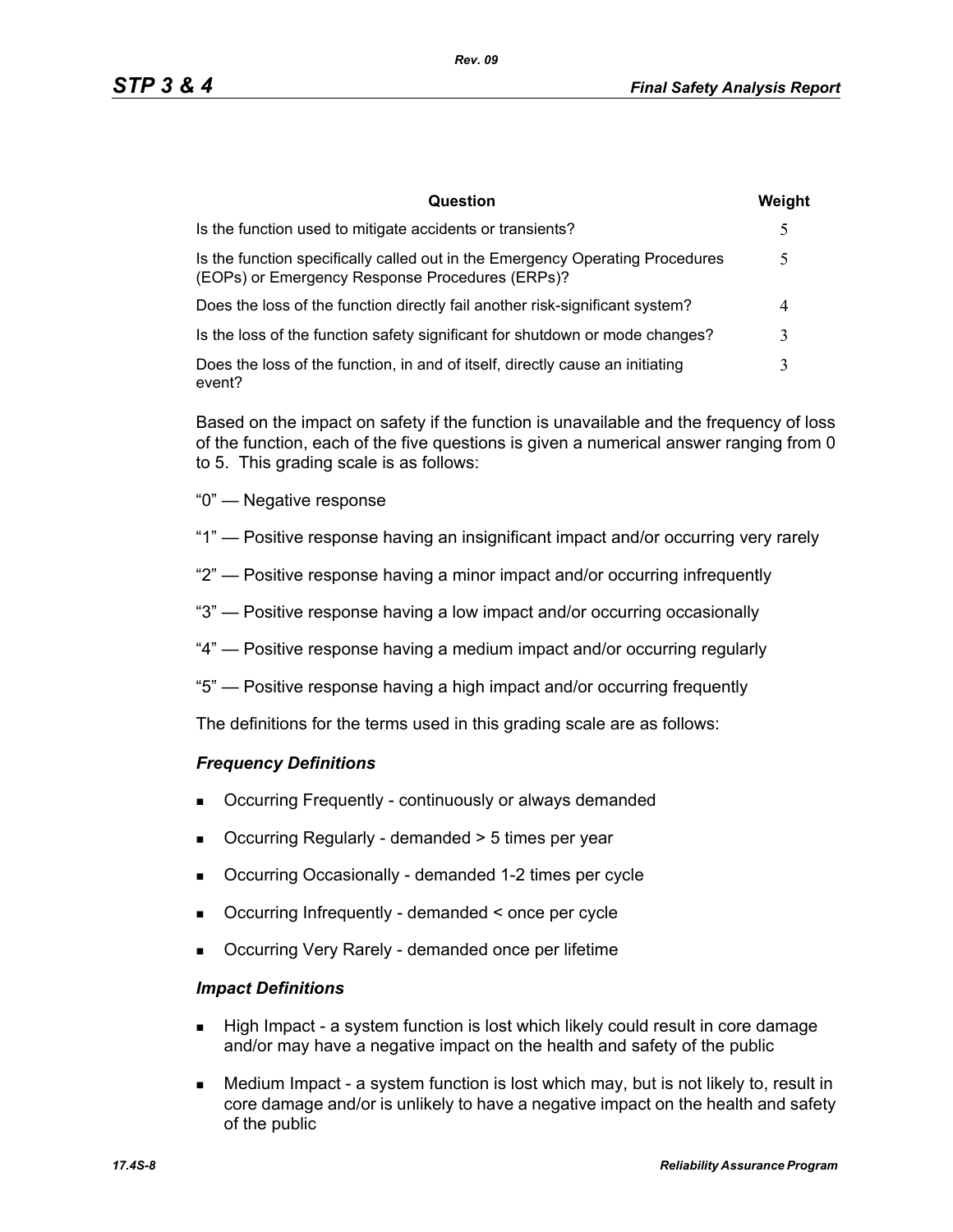*Rev. 09*

- **Low Impact a system function is significantly degraded, but no core damage** and/or negative impact on the health and safety of the public is expected
- Minor Impact a system function has been moderately degraded, but does not result in core damage or negative impact on the health and safety of the public
- Insignificant Impact a system function has been challenged, but does not result in core damage or negative impact on the health and safety of the public

Although some of these definitions are quantitative, both of these sets of definitions are applied based on collective judgment and experience.

The numerical values, after weighting, are summed; the maximum possible value is 100. Based on the sum, functions are categorized as follows:

| <b>SCORE RANGE</b> | <b>CATEGORY</b>            |
|--------------------|----------------------------|
| $100 - 41$         | HIGH (Risk Significant)    |
| $40 - 0$           | LOW (Non-risk Significant) |

A function with a low categorization due to a low sum can receive a higher deterministic categorization if any one of its five questions received a high numerical answer. Specifically, a weighted score of 15 or more on any one question results in an HIGH categorization. This is done to ensure that a function with a significant risk in one area does not have that risk contribution masked because of its low risk in other areas.

In general, a component is given the same categorization as the highest categorized system function that the component supports. However, a component may be ranked lower than the associated system function based upon diverse and/or multiple independent means available to satisfy the system function.

#### **17.4S.2 Procurement, Fabrication, Construction, and Test Specifications**

Procurement, fabrication, construction, and test specifications for safety-related and nonsafety-related SSCs within the scope of RAP are prepared and implemented under the approved QAPD referenced in Section 17.5S. The approved QAPD describes the planned and systematic actions necessary to provide adequate confidence that SSCs will perform satisfactorily in service. These actions are applied to procurement, fabrication construction and test specifications.

Assumptions related to equipment reliability and availability are translated into verifiable attributes, defined characteristics and processes and are included in procurement, fabrication, and construction specifications such that deviations from these attributes, characteristics and processes may be identified and corrected.

Procedures describing equipment selection require consideration of the manufacturer's recommended maintenance activities and the manufacturer's time estimates for accomplishing these activities such that the equipment selected is able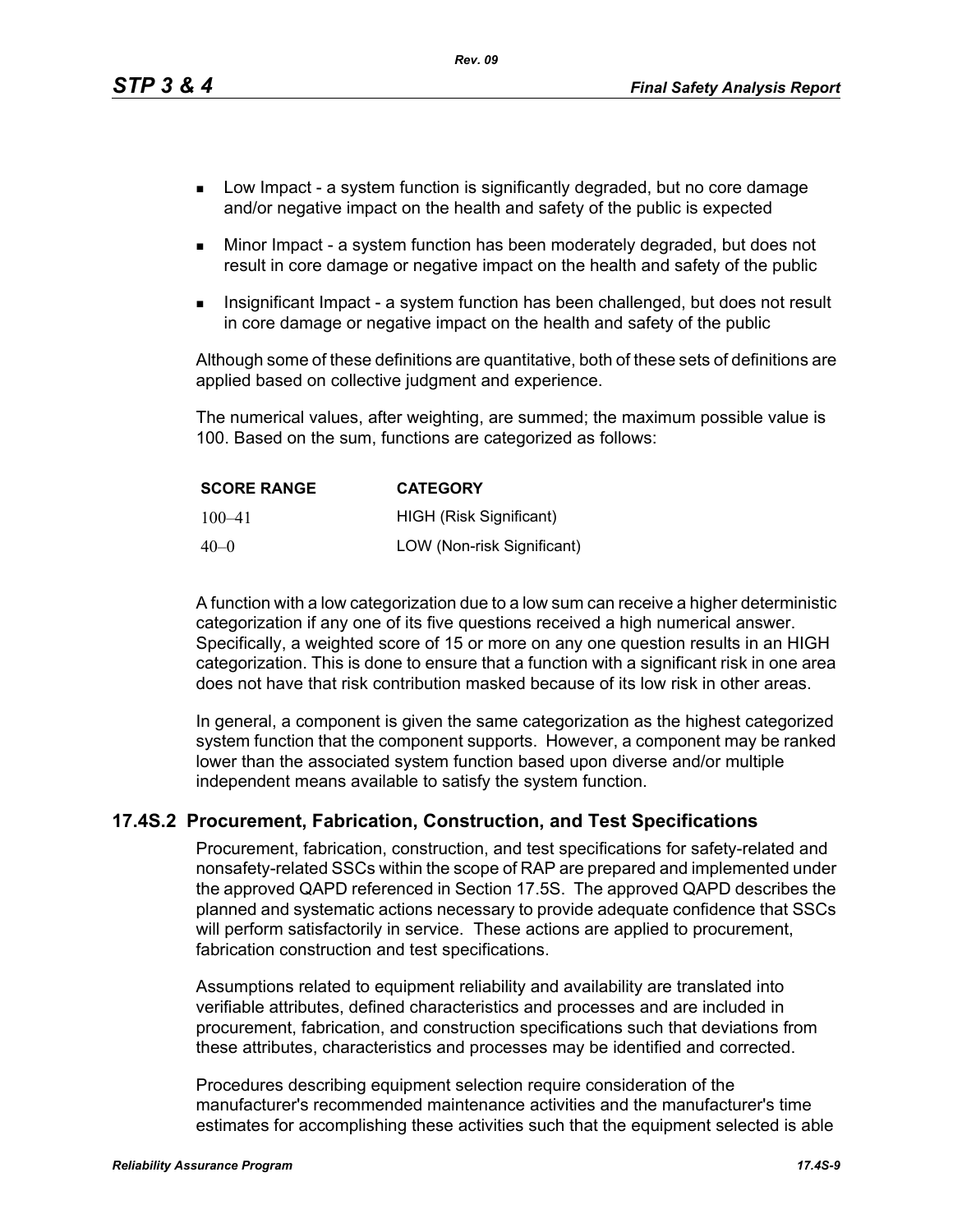to meet availability assumptions while in service, including conservative allowances for unplanned maintenance.

Test specifications will describe to the extent practical the actual conditions that will exist when SSCs are called upon to perform their risk significant functions and testing will document proper performance under the specified conditions when these conditions can be practically established in the field. When these conditions can not be duplicated, acceptance will be established based on qualification testing performed by the equipment vendor under controlled conditions.

The approved QAPD, Part II, applies 10 CFR 50 Appendix B requirements to safetyrelated SSCs. For nonsafety-related SSCs within the scope of RAP, Part III, Section 1 of the QAPD describes the process for selectively applying program controls to those characteristics or critical attributes that render the SSC a significant contributor to plant safety.

Part III, Section 2 of the QAPD specifies the quality requirements required for nonsafety related SSCs credited in mitigating defined events such as Anticipated Transients Without Scram (ATWS) and Station Blackout (SBO). When SSCs are risk significant due to their role in mitigating these defined events then the specified quality requirements for these SSCs will be satisfied. For example the combustion turbine generator (CTG) is in the scope of the RAP due to its importance in reducing the risk associated with SBO. Therefore the CTG will also meet the procurement, test and test control quality requirements described in Regulatory Position 3.5, "Quality Assurance and Specific Guidance for SBO Equipment That Is Not Safety Related," and Appendix A, "Quality Assurance Guidance for Non-Safety Systems and Equipment," in Regulatory Guide 1.155, "Station Blackout."

#### **17.4S.3 Quality Assurance Implementation**

Implementation of the QAPD during procurement, fabrication, construction and preoperation testing of SSCs is accomplished in accordance with written instructions, procedures or drawings of a type appropriate to the circumstances and which, where applicable, include quantitative or qualitative acceptance criteria. These procedures are either NINA implementing procedures, or supplier implementing procedures governed by a supplier quality program approved by NINA.

#### **17.4S.4 Maintenance Rule/Operational Programs**

The STPNOC MR program is described in Section 17.6S. Risk significant SSCs identified by reliability assurance activities are included in the MR program as high safety significance (HSS) components (Section 17.6S.1.1.b). The opportunity to judge SSC performance under the MR program is provided by the operational programs discussed in 17.6S.3, "Maintenance Rule Program Relationship With Reliability Assurance Activities."

Many SSCs would meet the criteria to be in the MR program without considerations related to the RAP. In cases where the RAP identifies a high risk SSC that would not otherwise have been in the MR program, then the SSC is added. For those SSCs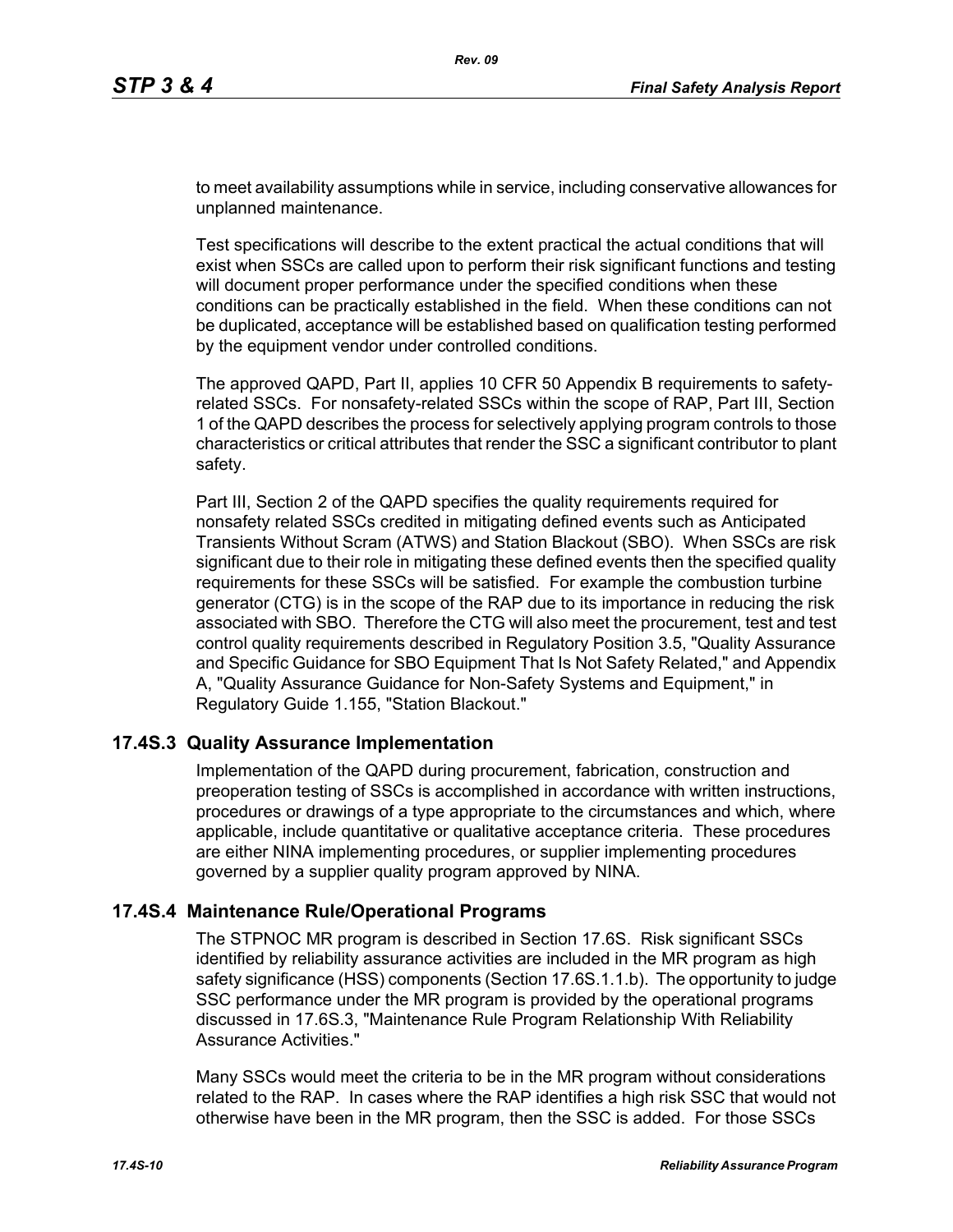already in the Technical Specifications (TS), Inservice Inspection (ISI), or Inservice Testing (IST) programs, their performance under these programs is factored into the performance monitoring accomplished under the MR program.

In cases where a SSC requires periodic testing or inspection not already accommodated by an existing program, then special provisions will be made to accommodate the necessary testing or inspection; for example in the Preventive Maintenance (PM) program.

### **17.4S.4.1 Performance Goals**

Reliability performance assumptions for SSCs are established under the MR at two levels of performance monitoring. The first level of performance monitoring (MR (a)(2)) establishes conservative criteria used to judge that SSCs are meeting expected performance objectives. For SSCs the performance monitoring criteria are established consistent with the reliability and availability assumptions used in the PRA. Failure to meet these objectives would trigger performance monitoring at the second level (MR (a)(1)) accompanied by the establishment of specific defined goals to return the component to expected performance levels (Section 17.6S.1.3). These specific defined goals also consider the reliability and availability assumptions used in the PRA.

# **17.4S.4.2 Feedback of Actual Equipment Performance and Operating Experience**

The feedback mechanism for periodically evaluating reliability assumptions based on actual equipment, train or system performance is realized in the implementation of the MR program. Since the performance monitoring criteria established under the MR program are set consistent with the assumed reliability assumptions used in the PRA, the failure to meet these performance objectives (i.e., equipment , train or system place in MR (a)(1) category) requires an assessment of the assumed reliability as described in 17.4S.4.1 above. This assessment requires that the assumed reliability be reviewed to ensure it is reflective of actual STP and industry performance. The STPNOC process requires review by the Risk Analysis organization to concur that goals have been met before moving a component from an MR (a)(1) status back to an MR (a)(2) status.

#### **17.4S.5 Non-safety SSC Design/Operational Errors**

The process for providing corrective actions for design and operational errors that degrade nonsafety-related SSCs within the scope of RAP is procedurally defined. All SSCs (safety-related or nonsafety-related) with risk significance other than LOW are entered into the MR program as HIGH. The STPNOC MR program does not distinguish between a Maintenance Rule Functional Failure (MRFF) and a Maintenance Preventable Functional Failure (MPFF). Therefore, nonsafety-related SSCs that have experienced a MRFF attributable to a design or operating error (i.e. could not have been prevented by maintenance) are corrected using the corrective action process described in the QAPD of Section 17.5S. Under the STPNOC MR program, MRFFs require cause determination (may be an apparent cause determination) and corrective action is implemented to prevent recurrence.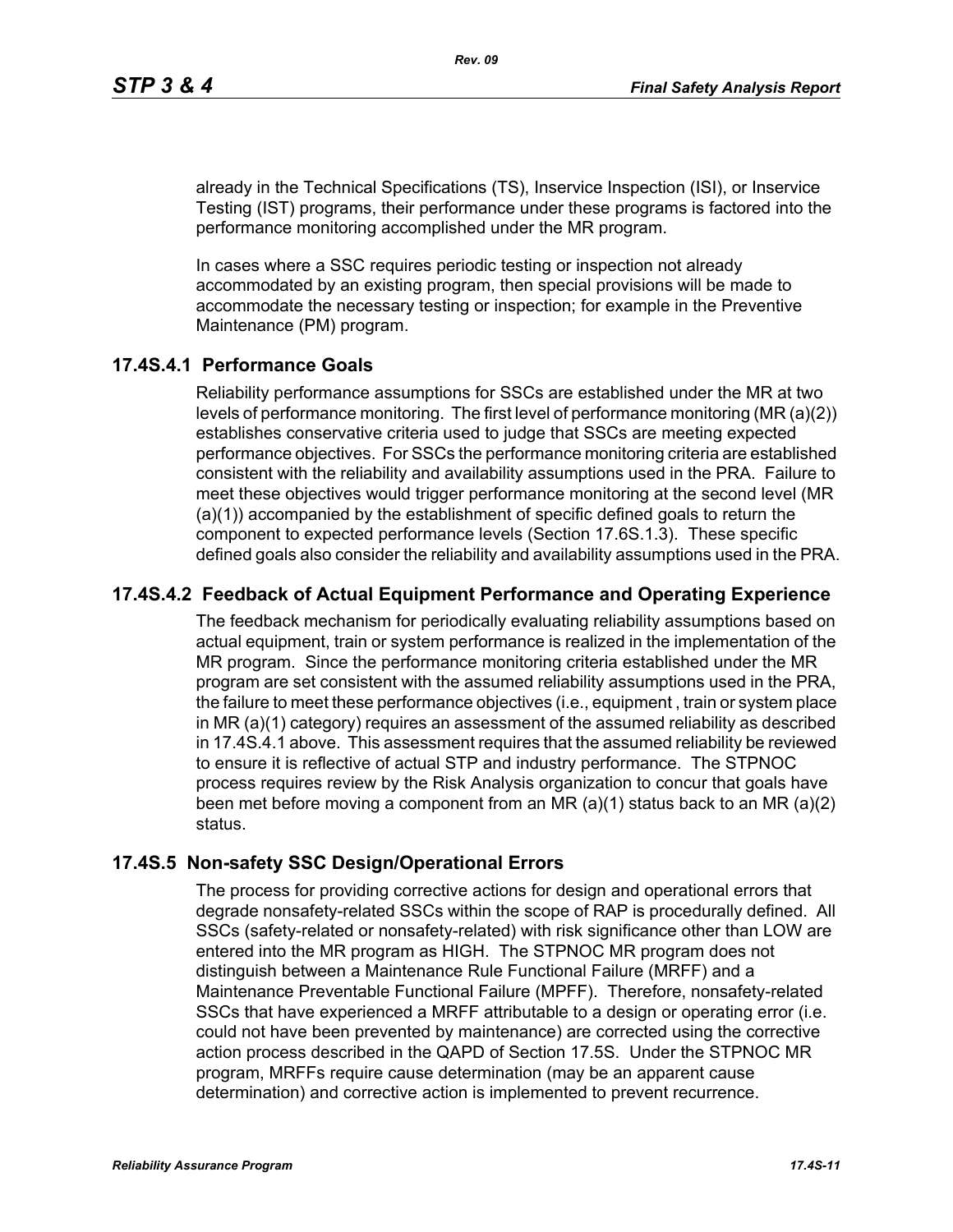# **17.4S.6 Procedure Control**

Implementation of the reliability assurance activities is considered an activity affecting quality and the controls for procedures and instructions used to implement reliability assurance activities are specified in Part II (safety-related) and Part III (nonsafetyrelated risk significant) of the QAPD. In most cases where a single procedure describes the process for an activity that applies to both safety-related and nonsafetyrelated components (for example establishing the performance monitoring criteria for the Maintenance Rule or establishing risk significance for SSCs in RAP) a single procedure or procedures that meet the full quality program requirements of Part II will be utilized. For activities such as procurement, nonsafety-related SSCs in the RAP will be governed by Procedure Controls meeting the requirements of Part III, Section 1 of the QAPD.

Part III, Section 2 of the QAPD specifies the quality requirements required for nonsafety-related SSCs credited in mitigating defined events such as ATWS and SBO. When SSCs are risk significant due to their role in mitigating these defined events then the specified quality requirements for these SSCs will be satisfied. For example the CTG is in the scope of the RAP due to its importance in reducing the risk associated with SBO. Therefore the CTG will also meet the procedure control quality requirements described in Regulatory Position 3.5, "Quality Assurance and Specific Guidance for SBO Equipment That Is Not Safety Related," and Appendix A, "Quality Assurance Guidance for Non-Safety Systems and Equipment," in Regulatory Guide 1.155, "Station Blackout."

#### **17.4S.7 Records**

Implementation of the reliability assurance activities is considered an activity affecting quality and the generation of records associated with this activity will meet the requirements of the QAPD Part II, Section 17 and Part III, Section 1.17.

Records of Expert Panel decisions and supporting documents are retained as QA records in the STP Records Management System (RMS) and consist of:

- **Expert Panel decisions and meeting minutes including dissenting opinions and** resolutions
- Recommendations of the working groups

Each PRA model includes two Reference Models for power operation and shutdown. For each Reference Model documentation is maintained that includes sources of input data, modeling techniques, and assumptions used in the analysis. These documents are maintained in RMS for the life of the plant.

Part III, Section 2 of the QAPD specifies the quality requirements required for nonsafety-related SSCs credited in mitigating defined events such as ATWS and SBO. When SSCs are risk significant due to their role in mitigating these defined events then the specified quality requirements for these SSCs will be satisfied. For example the CTG is in the scope of the RAP due to its importance in reducing the risk associated with SBO. Therefore the CTG will also meet the Records requirements described in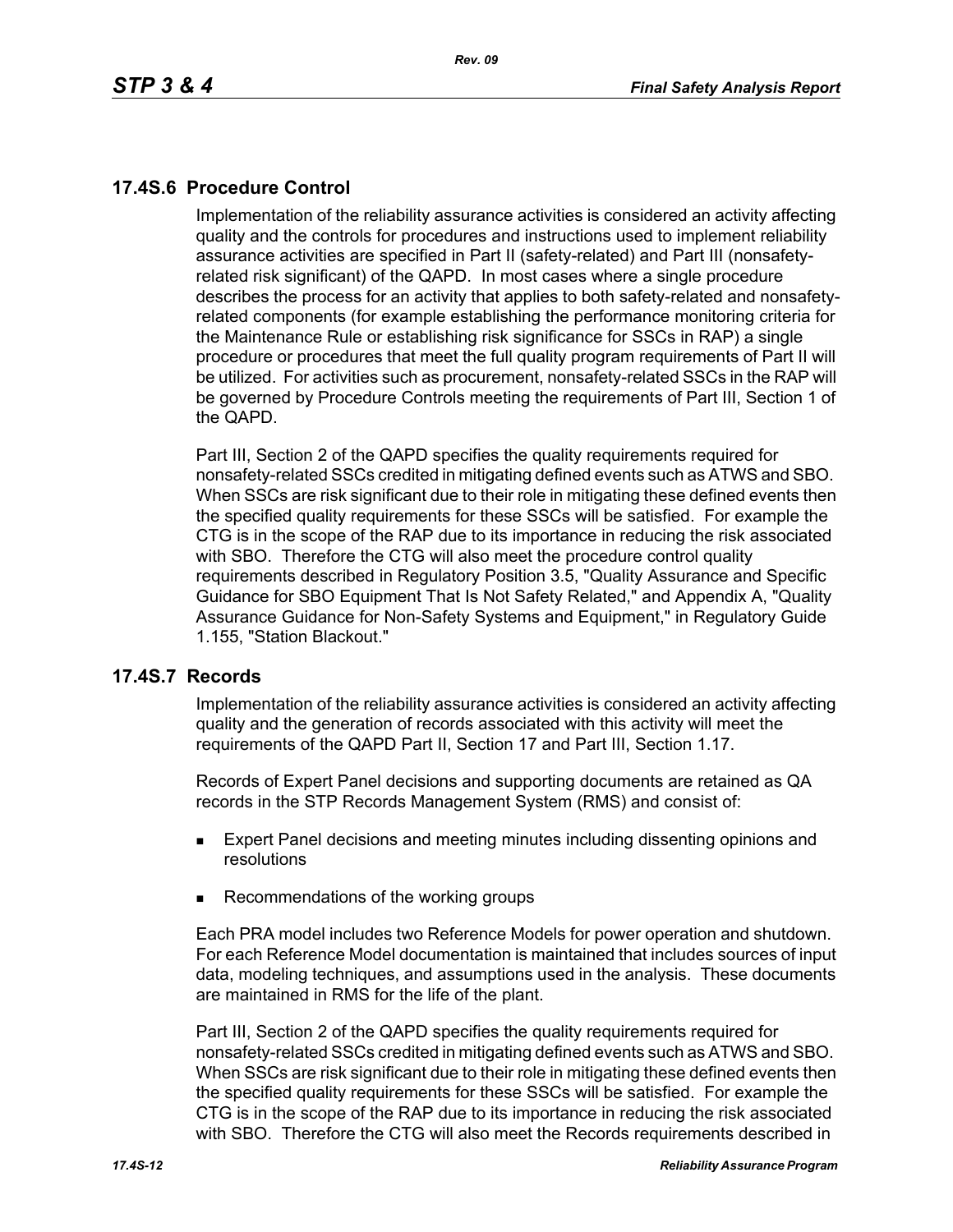Regulatory Position 3.5, "Quality Assurance and Specific Guidance for SBO Equipment That Is Not Safety Related," and Appendix A, "Quality Assurance Guidance for Non-Safety Systems and Equipment," in Regulatory Guide 1.155, "Station Blackout."

#### **17.4S.8 Corrective Action Process**

Under the STPNOC process for MR implementation, any SSC experiencing a MRFF requires use of the Corrective Action process to document the failure, its cause determination and actions to preclude recurrence. As previously discussed in Section 17.4S.5, this also includes nonsafety-related SSCs.

Other failures of SSCs that are not MRFFs will be documented and corrected as described by the QAPD, Part II, Section 16 and Part III, Section 1.16.

Part III, Section 2 of the QAPD specifies the quality requirements required for nonsafety-related SSCs credited in mitigating defined events such as ATWS and SBO. When SSCs are risk significant due to their role in mitigating these defined events then the specified quality requirements for these SSCs will be satisfied. For example the CTG is in the scope of the RAP due to its importance in reducing the risk associated with SBO. Therefore the CTG will also meet the Corrective Action requirements described in Regulatory Position 3.5, "Quality Assurance and Specific Guidance for SBO Equipment That Is Not Safety Related," and Appendix A, "Quality Assurance Guidance for Non-Safety Systems and Equipment," in Regulatory Guide 1.155, "Station Blackout."

#### **17.4S.9 Audit Plans**

The reliability assurance activities are collectively accomplished by programs related to design, procurement, fabrication, construction, preoperational testing, PRA modeling and PRA risk assessment, deterministic evaluations from the expert panel, maintenance rule, Technical Specifications and other operational programs and the corrective action program. These programs are subject to audit as described in the QAPD.

Part III, Section 2 of the QAPD specifies the quality requirements required for nonsafety related SSCs credited in mitigating defined events such as ATWS and SBO. When SSCs are risk significant due to their role in mitigating these defined events then the specified quality requirements for these SSCs will be satisfied. For example the CTG is in the scope of the RAP due to its importance in reducing the risk associated with SBO. Therefore the CTG will also meet the audit requirements described in Regulatory Position 3.5, "Quality Assurance and Specific Guidance for SBO Equipment That Is Not Safety Related," and Appendix A, "Quality Assurance Guidance for Non-Safety Systems and Equipment," in Regulatory Guide 1.155, "Station Blackout."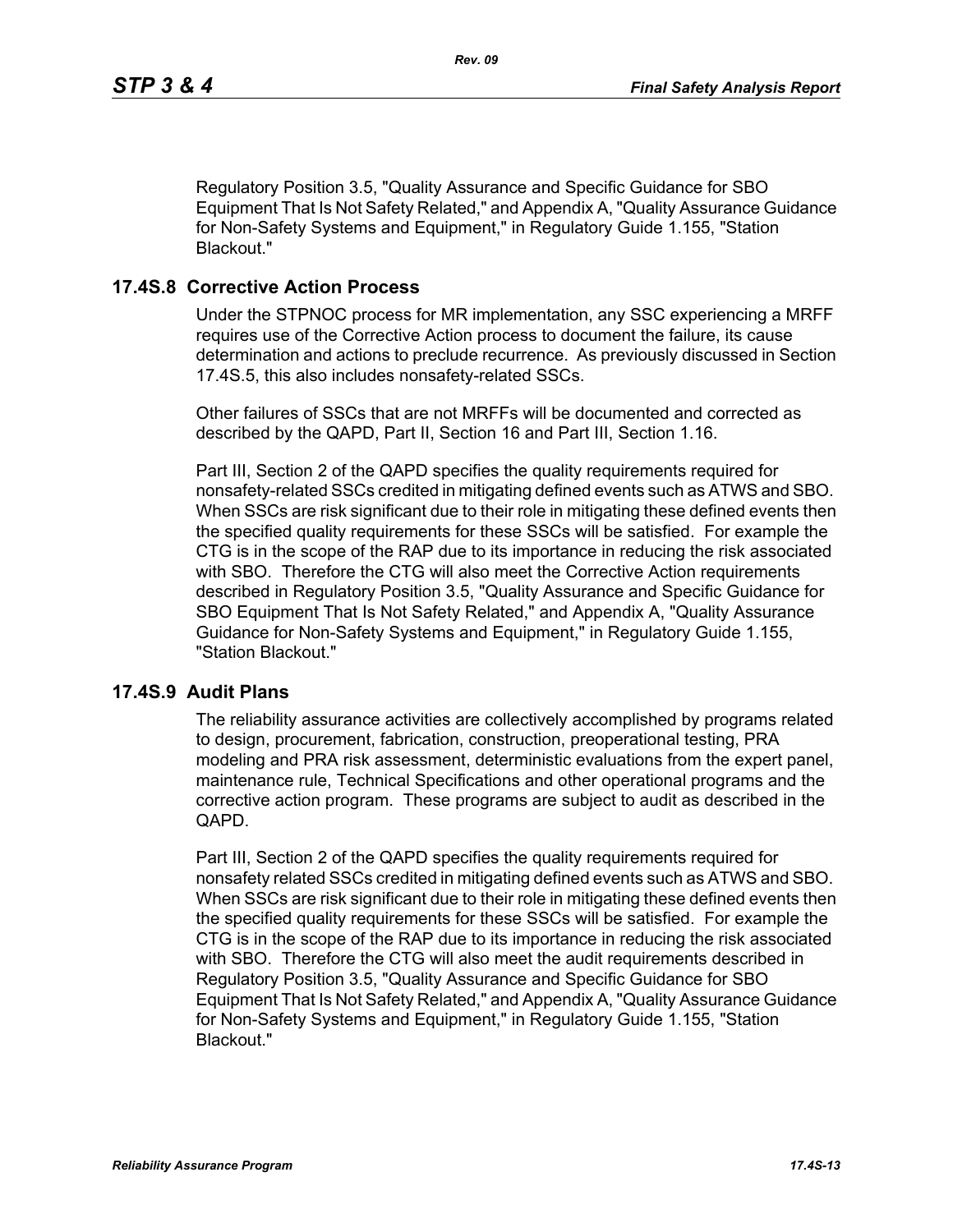# **17.4S.10 COL License Information**

COL License Information Items 17.2, 17.3 and 17.4 are addressed as follows:

### *17.2 Policy and Implementation Procedures for D-RAP:*

It is the policy of NINA to ensure that SSC reliability is properly considered and designed into the plant and is implemented through the reactor design, procurement, fabrication, construction, and preoperational test activities and programs. This policy is accomplished within the framework of the Quality Assurance Program Description (QAPD) including the development, approval and control of implementing procedures. Details are provided in Section 17.4S Reliability Assurance Program.

# *17.3 D-RAP Organization:*

See Section 17.4S.1.1 for a discussion of the Organizational elements associated with D RAP and RAP during the Operations phase.

#### *17.4 Provisions for Reliability Assurance during Operation:*

The provisions for Reliability Assurance during Operations are described in Section 17.4S Reliability Assurance Program and 17.6S Maintenance Rule.

### **17.4S.11 References**

- 17.4S.11-1 SECY 95-132, "Policy and Technical Issues Associated with the Regulatory Treatment of Non-Safety Systems (RTNSS) in Passive Plant Designs (SECY 94-084)," Attachment 2, Item E. Reliability Assurance Program.
- 17.4S.11-2 D-RAP Systems Review, May 25, 2011, STI No. 32962928.